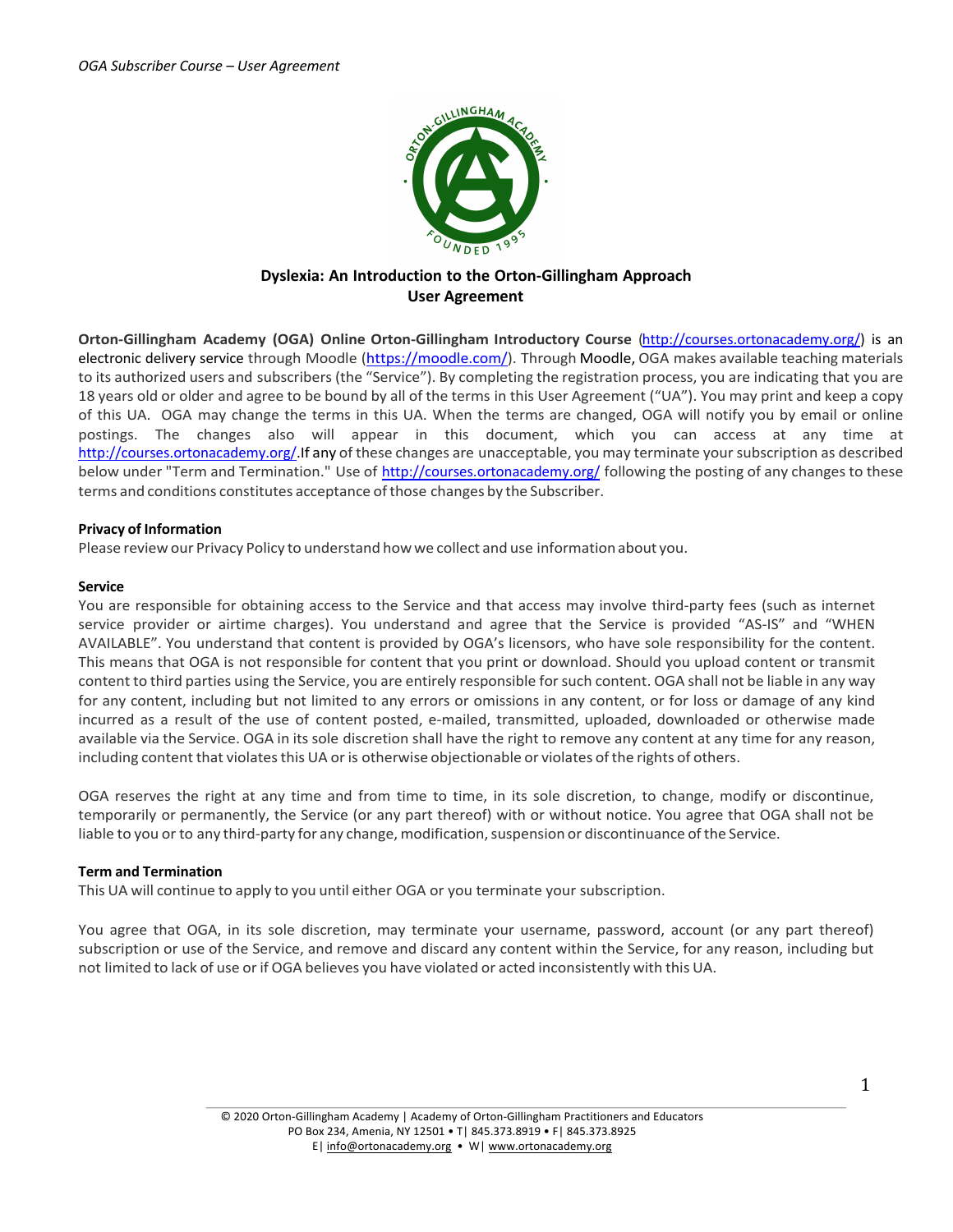## *OGA Subscriber Course – User Agreement*

## **Registration**

As part of the registration process, you must select a username and password and provide OGA with true, accurate, complete, and updated information. Failure to do so constitutes a breach of this Agreement, which may result in immediate termination of the User's access. The username and password that you are assigned is for your use only. You may not distribute or share your username and password to another individual or entity without the express written permission of OGA. You accept responsibility for maintaining the confidentiality of your username and password, restricting accessto your computer and for activitiesthat occur under your username and password.

## **Notices**

Notices sent by us to you at your address (including but not limited to electronic mail address) as reflected in information on file with us shall constitute notice to you.

#### **Fees and Payments**

You can always find the current Subscription Fees and charges posted on the navigation page. All fees and charges are nonrefundable. OGA may change the fees and charges then in effect, or add new fees or charges, by giving you notice in advance. You are responsible for any fees or charges incurred to access http://courses.ortonacademy.org through an Internet access provider or other third party service. YOU, AND NOT OGA, ARE RESPONSIBLE FOR PAYING ANY AMOUNTS BILLED TO YOUR CREDIT CARD BY A THIRD PARTY, WHICH WERE NOT AUTHORIZEDBY YOU.

### **Copyright and Limitations on Use**

Only one individual may access http://courses.ortonacademy.org at the same time using the same username or password, unless agreed to otherwise by OGA. You acknowledge and agree that the Service, and any necessary software used in connection with the Service and any content available through http://courses.ortonacademy.org contains proprietary and confidential information that is protected by applicable intellectual property and other laws. You further acknowledge and agree that content provided by OGA's licensors is protected by copyright, trademark, service mark, patent or other proprietary rights and laws. Content received through http://courses.ortonacademy.org may be displayed and printed for your lawful professional use only. You agree not to modify, reproduce, retransmit, distribute, disseminate, sell, rent, lease, publish, broadcast, circulate or create derivative works based on the Service, any content or software, in whole or in part, including but not limited to others in the same company or organization, except as stipulated in this UA. OGA grants you a personal, non-transferable and non-exclusive right and license to make personal use of http://courses.ortonacademy.org and not to download or modify any portion of it (other than content pages permitted to be printed as part of the Service). This license does not include any resale or commercial use of http://courses.ortonacademy.org orits contents.

#### **Indemnity**

You agree to indemnity and hold OGA, and its subsidiaries, affiliates, officers, agents, co-branders and other partners, and employees, harmless from and against any and all claims, demands, causes of action, losses, damages, costs or expenses (including but not limited to reasonable attorneys' fees), due to or arising out of any content you upload or transmit or make available through the Service, your use of the Service, your use of content of the Service, your connection to the Service, your violation of this UA or your violation of any rights of another.

## **Disclaimer or Warranties and Liability**

Due to the number of sources from which content in http://courses.ortonacademy.org is obtained, and the inherent hazards of electronic distribution, there may be delays, omissions or inaccuracies in such content and http://courses.ortonacademy.org. OGA AND ITS AFFILIATES, AGENTS AND LICENSERS MAKE NO WARRANTIES, EXPRESS OR IMPLIED AS TO THE SERVICE OR ITS CONTENT, OR THEIR ACCURACY, COMPLETENESS, CURRENTNESS, OR NONINFRINGEMENT, INCLUDING BUT NOT LIMITED TO IMPLIED WARRANTIES OF MERCHANTABILITY OR FITNESS FOR A PARTICULAR PURPOSE. NEITHER OGA NOR ANY OF ITS AFFILIATES, AGENTS OR LICENSERS SHALL BE LIABLE TO YOU OR ANYONE ELSE FOR ANY LOSS OR INJURY, RESULTING DIRECTLY FROM THE CONTENTS OR THE USE OF THE SERVICE, WHETHER CAUSED IN WHOLE OR PART BY ITS NEGLIGENCE OR CONTINGENCIES BEYONDITS CONTROL INPROCURING,